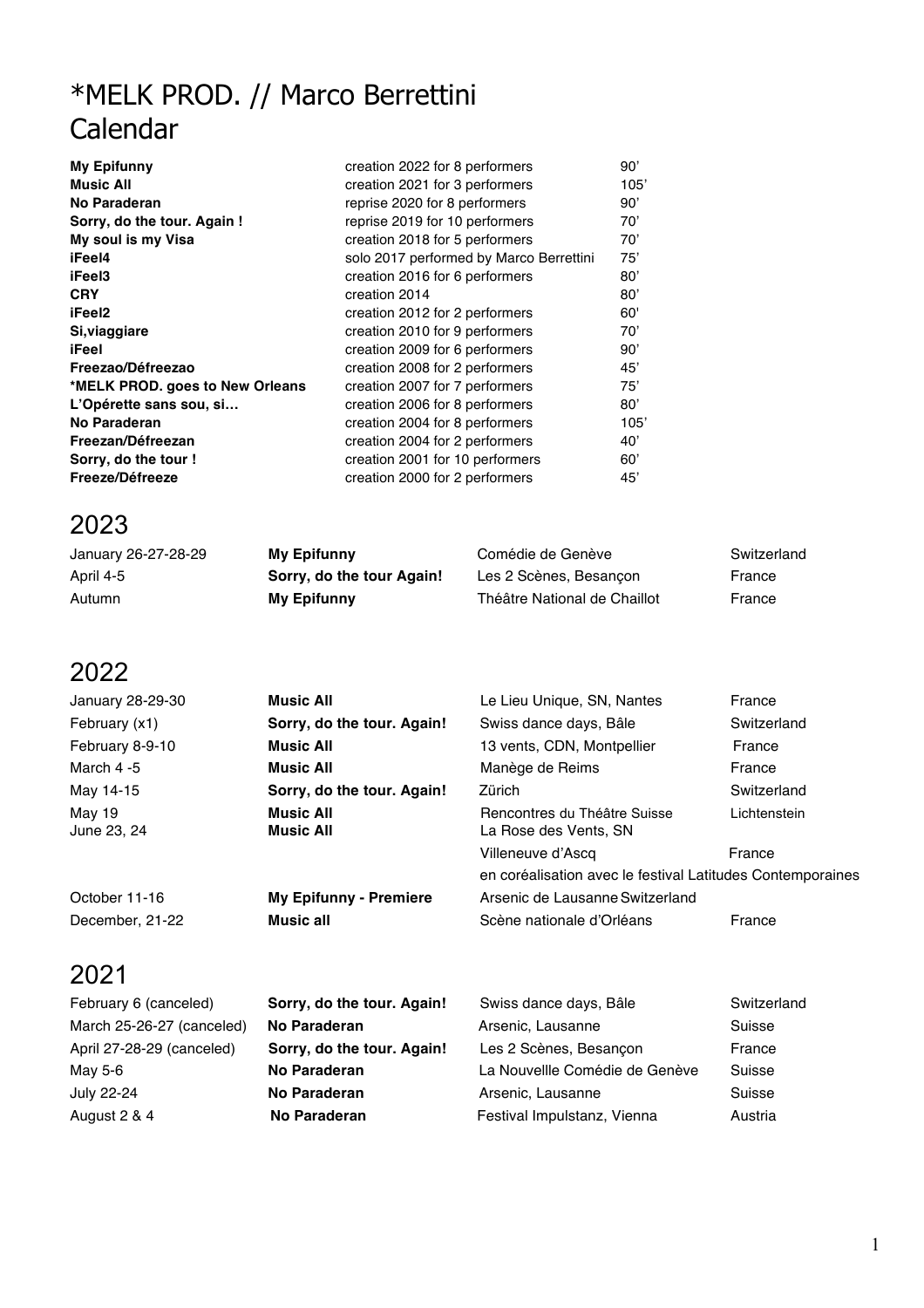| <b>Premiere</b>                                |                            |                                         |                 |
|------------------------------------------------|----------------------------|-----------------------------------------|-----------------|
| September 22-26                                | <b>Music All</b>           | Arsenic, Lausanne                       | Switzerland     |
| October 7-8                                    | <b>Music All</b>           | Festival Actoral, Marseille             | France          |
| October 19-23                                  | <b>Music All</b>           | Pavillon de la Danse, Genève            | Switzerland     |
| Novembre 26-27                                 | My soul is my Visa         | La Ménagerie de Verre, Paris            | France          |
| 6 to 15 December                               | <b>Music All</b>           | Festival d'Automne, Paris               | France          |
| 2020                                           |                            |                                         |                 |
| <b>Premiere</b>                                |                            |                                         |                 |
| January 29-31                                  | <b>No Paraderan</b>        | Théâtre des Amandiers, Nanterre         | France          |
| February 1                                     | No Paraderan               | Théâtre des Amandiers, Nanterre         | France          |
| March 24 (canceled)                            | Sorry, do the tour. Again! | Pôle Sud, CDCN, Strasbourg              | France          |
| March 27-29 (canceled)                         | No Paraderan               | Arsenic, Lausanne                       | Switzerland     |
| April 1(canceled)                              | No Paraderan               | Les Halles de Schaerbeek,               |                 |
|                                                |                            | Festival Legs, Bruxelles                | <b>Belgium</b>  |
| August 5 and 7 (canceled)                      | No Paraderan               | Festival Impulstanz, Vienna             | Austria         |
| July 10 -12 (canceled)                         | <b>DisKO</b>               | Festival de la Cité, Lausanne           | Switzerland     |
| November 17 & 18 (canceled) My Soul is my Visa |                            | Ménagerie de Verre,<br>Les Inaccoutumés | France          |
| 2019                                           |                            |                                         |                 |
| January 12                                     | My soul is my Visa         | Charleroi Danse, La Raffinerie          | Belgium         |
| February 6 to 7                                | My soul is my Visa         | Swiss Dance days                        | Switzerland     |
| February 10                                    | iFeel4                     | Escenas do cambio-Santiago              |                 |
|                                                |                            | de Compostela.                          | Spain           |
| <b>Premiere</b>                                |                            |                                         |                 |
| May 30 to June 2                               | Sorry, do the tour. Again! | Arsenic, Lausanne                       | Switzerland     |
| October 3-5                                    | Sorry, do the tour. Again! | Festival d'Automne à Paris              | France          |
| October 20                                     | iFeel <sub>2</sub>         | Fierce festival, Birmingham             | England         |
| November 22                                    | IFeel4                     | <b>DNK</b>                              | <b>Bulgaria</b> |
| December 16-20                                 | Sorry, do the tour. Again! | Comédie de Genève                       | Switzerland     |
|                                                |                            |                                         |                 |

### 2018

| <b>Premiere</b>  |                    |                                                                    |             |
|------------------|--------------------|--------------------------------------------------------------------|-------------|
| February 7 to 11 | My soul is my Visa | Le Galpon, Genève                                                  | Switzerland |
| May 16 & 17      | My soul is my Visa | Rencontres chorégraphiques int.<br>de Seine-Saint-Denis, Montreuil | France      |
| May 30 to June 3 | My soul is my Visa | Arsenic, Lausanne                                                  | Switzerland |
| July 1           | iFeel2             | Festival Extension Sauvage, Combourg                               | France      |
| October 17 & 18  | iFeel2             | Marseille Objectif Danse, Marseille                                | France      |
| November 8       | iFeel2             | Teatro di Roma, Rome                                               | Italy       |
|                  |                    |                                                                    |             |

| <b>Premiere</b>   |        |                                     |             |
|-------------------|--------|-------------------------------------|-------------|
| February 22 to 26 | iFeel4 | ADC Geneva                          | Switzerland |
| March 15 and 16   | iFeel4 | Centre National de la Danse, Pantin | France      |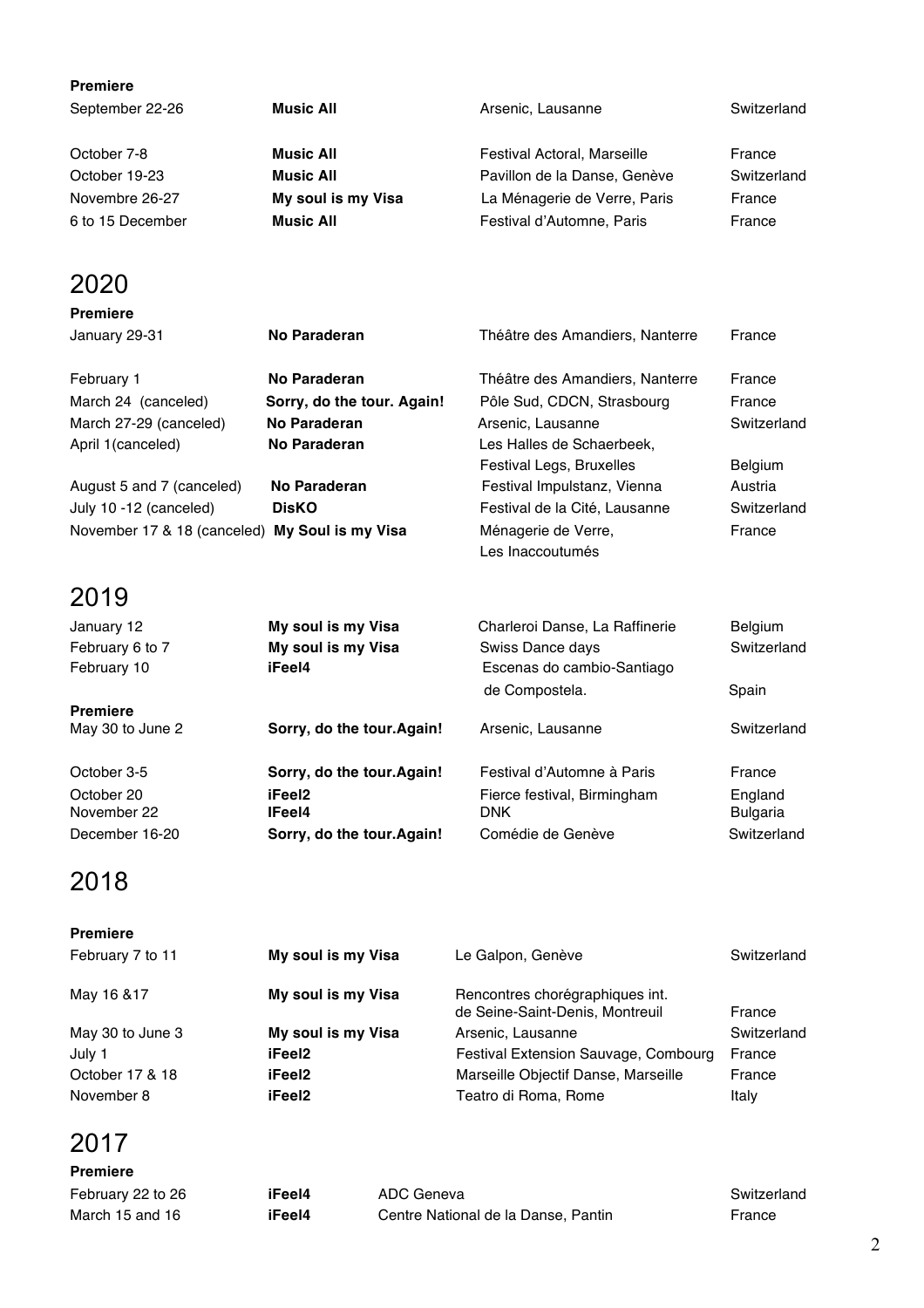| March 21          | iFeel2 | <b>CCN Montpellier</b>             | France         |
|-------------------|--------|------------------------------------|----------------|
| April 7 to 9      | iFeel4 | Arsenic, Lausanne                  | Switzerland    |
| September 13      | iFeel2 | BIT Teatergarasjen, Bergen         | Norway         |
| September 15 & 16 | iFeel4 | BIT Teatergarasjen, Bergen         | Norway         |
| September 20 & 21 | iFeel4 | <b>Bastard Festival, Trondheim</b> | Norway         |
| October 24 & 25   | iFeel4 | Danae Festival, Milan              | Italy          |
| December 12       | iFeel2 | Concertgebouw, Bruges              | <b>Belgium</b> |

### 2016

#### **Premiere**

| January 13 to 23 (off 18 & 19) <b>iFeel3</b> |                    | ADC Geneva                                                                    | Switzerland    |
|----------------------------------------------|--------------------|-------------------------------------------------------------------------------|----------------|
| January 26 to 28                             | iFeel3             | Théâtre de Vidy, Lausanne                                                     | Switzerland    |
| February 27 and 28                           | iFeel3             | Gessnerallee, Zürich                                                          | Switzerland    |
| April 22                                     | iFeel3             | XING, Bologna                                                                 | Italy          |
| June 17 and 18                               | iFeel3             | Rencontres chorégraphiques internationales<br>de Seine-Saint-Denis, Montreuil | France         |
| July 8 and 9                                 | iFeel <sub>2</sub> | Festival BaltoScandal, Rakvere                                                | Estonia        |
| September 22 and 23                          | iFeel <sub>2</sub> | <b>TLH, Sierre</b>                                                            | Switzerland    |
| September 24 and 25                          | iFeel3             | <b>TLH, Sierre</b>                                                            | Switzerland    |
| October 5                                    | iFeel3             | FIT Festival, Lugano                                                          | Switzerland    |
| October 11                                   | iFeel <sub>2</sub> | DNK, Sofia                                                                    | <b>Bulgary</b> |
| October 26, 27 and 28                        | iFeel3             | Roxy, Bâle                                                                    | Switzerland    |

### 2015

| February 21 and 22 | iFeel2 | Swissdancedays, Zürich               | Switzerland           |
|--------------------|--------|--------------------------------------|-----------------------|
| June 12            | iFeel2 | CCN de Tours                         | France                |
| September 30       | iFeel2 | Contemporanea Festival, Prato        | Italv                 |
| October 9          | iFeel2 | 4+4 days in Motion, Praha            | <b>Czech Republic</b> |
| October 15         | iFeel2 | FIT Festival, Lugano                 | Switzerland           |
| November 12        | iFeel2 | Tanz in Winterthur                   | Switzerland           |
| November 14 and 15 | iFeel2 | Staatstheater, Darmstadt - Wiesbaden | Germany               |

### 2014

| January 8 to 19   | <b>CRY</b>         | ADC Geneva                                    | Switzerland |
|-------------------|--------------------|-----------------------------------------------|-------------|
| February 20 to 22 | iFeel2             | Théâtre Garonne, Toulouse                     | France      |
| March 18 and 19   | iFeel2             | Oslo International Theater Festival, Blackbox | Norway      |
| April 12          | iFeel2             | Festival XING, Bologna                        | Italy       |
| May 20            | iFeel <sub>2</sub> | Pôle Sud - Festival Nouvelles, Strasbourg     | France      |
| November 20 to 25 | iFeel <sub>2</sub> | Théâtre de la Cité Internationale /           |             |
|                   |                    | Festival d'Automne, Paris                     | France      |

# 2013

| April 17 and 18    | iFeel2             | Centre Culturel Suisse, Paris                     | France         |
|--------------------|--------------------|---------------------------------------------------|----------------|
| April 21           | iFeel2             | Charleroi danses, Bruxelles                       | <b>Belgium</b> |
| May 31 to June 2nd | iFeel2             | Arsenic, Lausanne                                 | Switzerland    |
| August 8           | iFeel2             | ImPulsTanz, Vienne                                | Austria        |
| August 14          | iFeel <sub>2</sub> | far <sup>o</sup> festival des arts vivants / Nyon | Switzerland    |
| August 25          | iFeel2             | Jardins Musicaux, Cernier                         | Switzerland    |

| February 7 | Si, viaggiare | <b>CNDC d'Angers France</b> |
|------------|---------------|-----------------------------|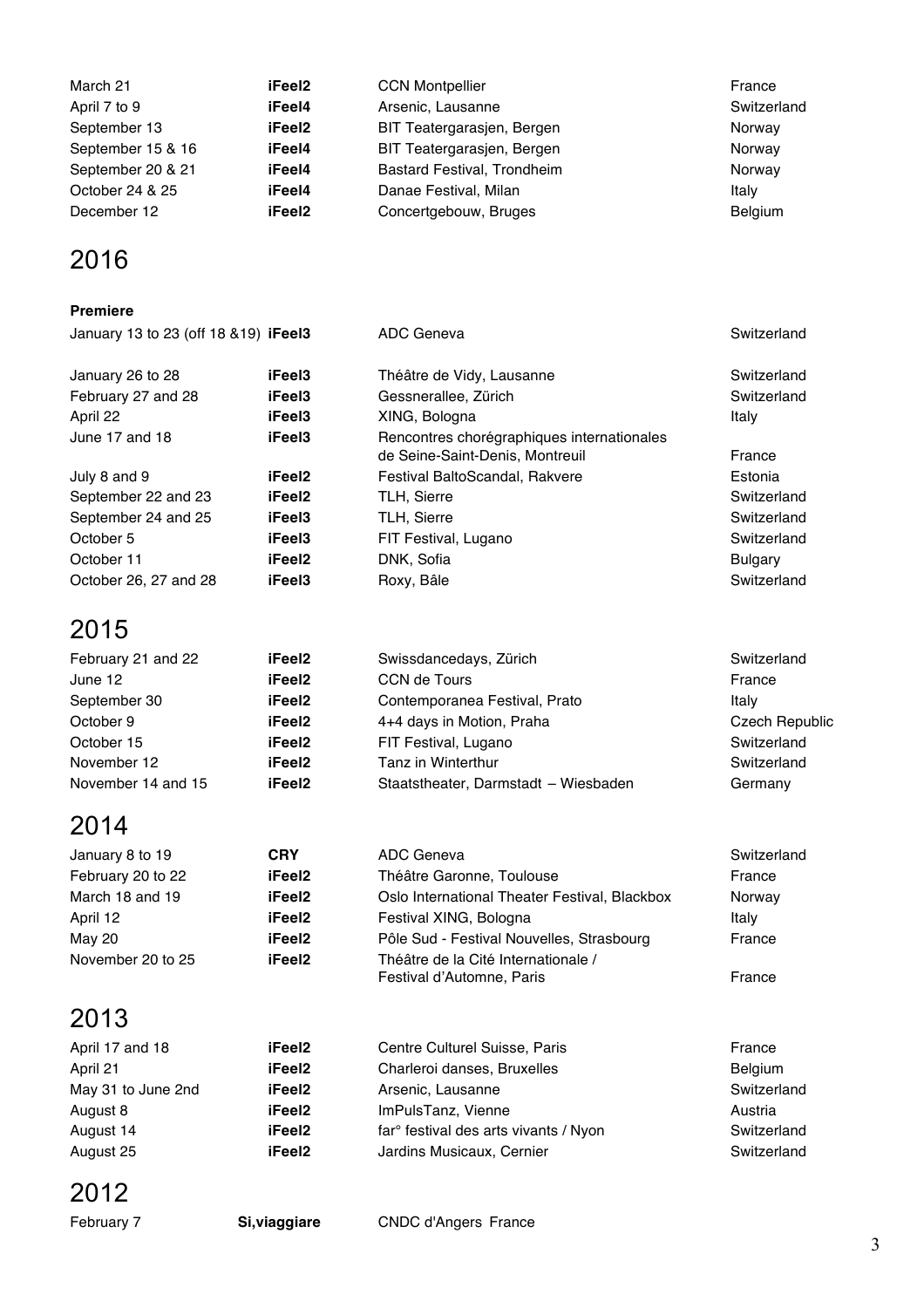| February 10 and 11 | Si, viaggiare | Arsenic / Théâtre de Sévelin, Lausanne | Switzerland |
|--------------------|---------------|----------------------------------------|-------------|
| June 1st           | Si, viaggiare | Sibiu International Theatre Festival   | Romania     |
| August 23 and 24   | Si, viaggiare | Festival Perform Dance, Lecce          | Italv       |
| Oct. 31 - Nov. 11  | iFeel2        | ADC Genève                             | Switzerland |

## 2011

| February 16          | iFeel         | Théâtre de la Cité Internationale, Paris | France      |
|----------------------|---------------|------------------------------------------|-------------|
| July 24 and 26       | Si, viaggiare | Festival ImpulsTanz, Vienne              | Austria     |
| September 4, 5 and 6 | Si, viaggiare | La Bâtie – Festival de Genève            | Switzerland |
| Ocotber 17 to 24     | Si, viaggiare | Festival d'Automne, La Bastille, Paris   | France      |

### 2010

| 10 janvier                | iFeel | Art Stations Foundation, Poznan      | Pologne |
|---------------------------|-------|--------------------------------------|---------|
| 18 au 27 janvier (25 off) | iFeel | ADC - Salle des Eaux-Vives, Genève   | Suisse  |
| 29 et 30 janvier          | iFeel | Dampfzentrale, Berne                 | Suisse  |
| 4, 5 et 6 février         | iFeel | Arsenic, Lausanne                    | Suisse  |
| 11 et 12 février          | iFeel | Gessnerallee, Zürich                 | Suisse  |
| 19 février                | iFeel | Théâtre de Vanves, Paris             | France  |
| 29 avril                  | iFeel | Centre culturel régional de Delémont | Suisse  |

# 2009

| 23 avril              | *MELKPROD.goes to New Orleans XING - Festival FISCo 09, Bologne | Festival ETERNAL TOUR, Neuchâtel | Italie   |
|-----------------------|-----------------------------------------------------------------|----------------------------------|----------|
| 3 et 4 septembre      | Autoportrait                                                    |                                  | Suisse   |
| 19 septembre          | Freezao/Défreezao suivi de<br>Freezan/Défreezan                 | Festival Circular, Porto         | Portugal |
| 5 décembre            | Freezan/Défrezzan                                               | Short Formats, CRT Milan         | Italie   |
| 17, 18 et 19 décembre | iFeel                                                           | Collège de Saussure, Genève      | Suisse   |

### 2008

| 15 et 16 janvier     | Freezan/Défreezan              | Théâtre de l'Usine, Genève               | Suisse |
|----------------------|--------------------------------|------------------------------------------|--------|
| 26 janvier           | *Melk Prod goes to New Orleans | Dampfzentrale, Berne                     | Suisse |
| 5 février            | L'Opérette sans sou, si        | Théâtre municipal, Cahors                | France |
| 7 février            | L'Opérette sans sou, si        | CDC - Théâtre Garonne, Toulouse          | France |
| 9 février            | *Melk Prod goes to New Orleans | CDC - Théâtre Garonne, Toulouse          | France |
| 18 février           | L'Opérette sans sou, si        | Théâtre Cité Internationale, Paris       | France |
| 16 avril             | Les petits roberts             | Chiasso Danza                            | Suisse |
| 16 mai               | L'Opérette sans sou, si        | Théâtre Saragosse, Espaces Pluriels, Pau | France |
| 16 juin              | *Melk Prod goes to New Orleans | Festival Latitudes Contemporaine, Lille  | France |
| 10, 11, 12 septembre | Freezao/Défreezao              | La Bâtie - Festival de Genève            | Suisse |
| 3 et 4 décembre      | Freezao/Défreezao suivi de     |                                          |        |
|                      | Freezan/Défreezan              | Arsenic, Lausanne                        | Suisse |
|                      |                                |                                          |        |

# 2007

| 27 et 28 janvier                   | L'Opérette sans sou, si                                         | Théâtre de l'Usine, Genève           | Suisse |
|------------------------------------|-----------------------------------------------------------------|--------------------------------------|--------|
| 5 et 6 mai                         | No Paradean                                                     | Roma Europa, Rome                    | Italie |
| 4 juillet                          | L'Opérette sans sou, si                                         | Festival La part des Anges, Artigues | France |
| 9, 10 et 11 septembre              | *Melk Prod goes to New Orleans La Bâtie - Festival de Genève    |                                      | Suisse |
| 30 nov et 1 <sup>er</sup> décembre | *Melk Prod goes to New Orleans Theaterhaus Gessnerallee, Zürich |                                      | Suisse |
| novembre                           | L'Opérette sans sou, si                                         | Théâtre Pôle Sud, Strasbourg         | France |
| 5 au 13 déc.                       | *Melk Prod goes to New Orleans Théatre de la Bastille, Paris    |                                      | France |
|                                    |                                                                 |                                      |        |

| 19 janvier | No Paraderan         | Forum Meyrin, Genève                       | Suisse   |
|------------|----------------------|--------------------------------------------|----------|
| 5 avril    | Sorry, do the tour ! | Apostrophe-Scène Nationale, Cergy Pontoise | France   |
| 14 avril   | Sorry, do the tour ! | Rotterdamse Schouwburg, Rotterdam          | Pays-Bas |
| 11 mai     | Karaoqu'il me bouge  | Pôle Sud, Strasbourg                       | France   |
| 17 juin    | No Paraderan         | Latitudes contemporaines, Lille            | France   |
|            |                      |                                            |          |